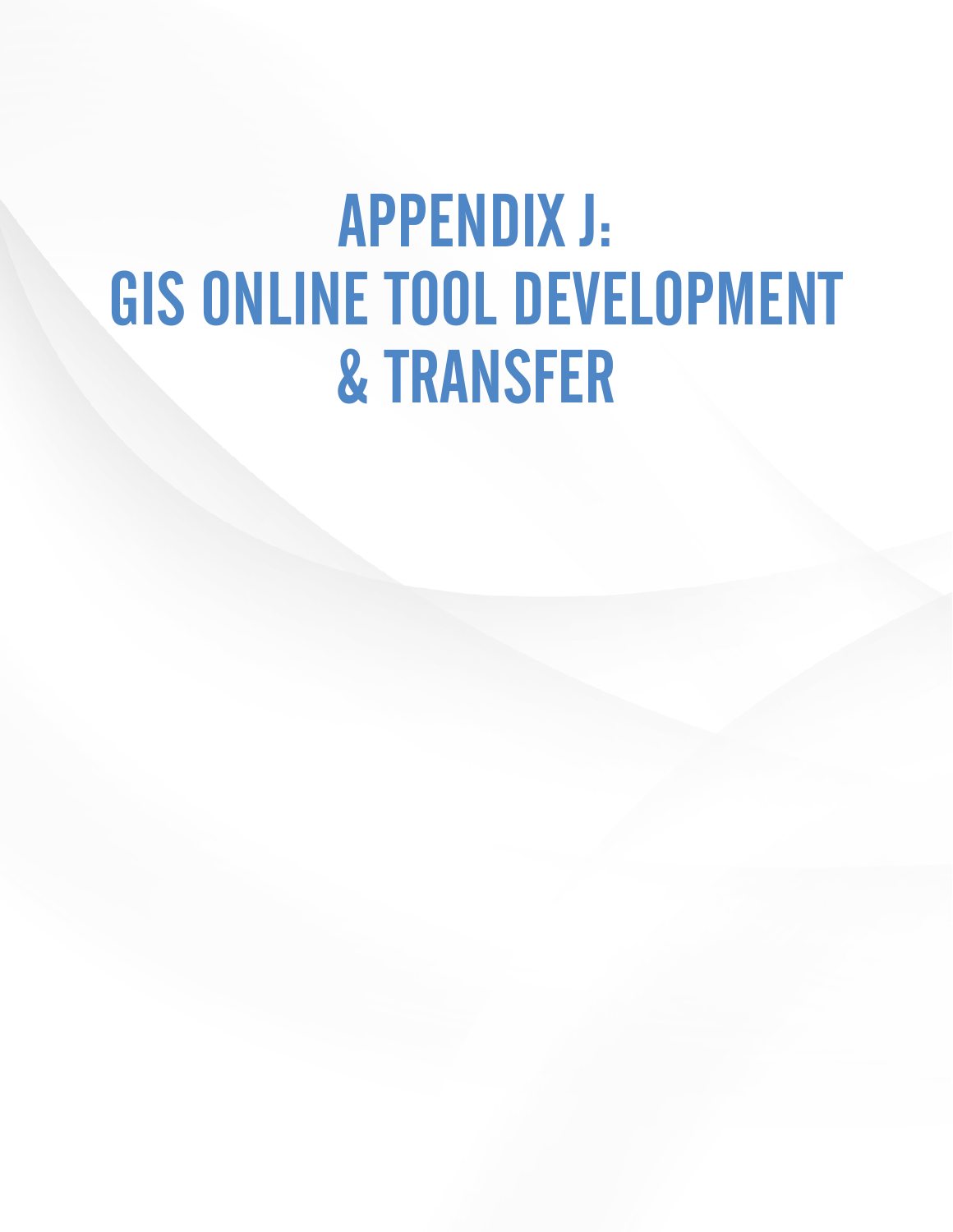## STATEWIDE CORRIDOR PLAN



### J.1 GIS Online Tool Development

As part of the Kentucky Statewide Corridor Plan (SWCP), a web-based GIS Online Tool was developed for corridor data digestion, visualization, and dissemination. The solution used a variety of standard technologies common to the industry. In assessing the primary data exchange format, the Project Team concluded that Microsoft Excel would serve the needs of all parties involved.

All 45 Tier 2 corridor segments, of which 20 are visioned, were aggregated into an Excel spreadsheet. Each row represents an individual corridor presented as a corridor profile within the web-based interface. Columns map to a specific field within the corridor profile. For instance, the column "Overview" maps to the corridor overview text when presented. Corridor fields were grouped into the following tab names:

- Overview
- Traffic & Growth
- Issues & Concerns
- Other Modes
- Improvement Concepts
- Stakeholder Input
- Scoping Report

A popular mapping solution, Google Maps, was leveraged to visualize the corridor data within the state of Kentucky. Based on available GIS files, corridors are drawn and users click on highlighted lines to show an individual corridor. Functionality exists to zoom to a specific county and toggle visibility of 28 interactive data layers.

In the data evaluation process, it was determined that a combination of text, images, and charting would communicate the most appealing interface within each profile. Numerical data is specifically visualized as either interactive charts or gauges to allow a user to quickly glance at information and quickly discern the value.

The following critical tenets were followed during the development of the GIS Online Tool:

- **• User Interface (UI) Design.** A compelling and streamlined design that builds upon KYTC's brand is critical to creating a user's first impression and ultimate "experience".
- **• Responsive Design.** User interface design and layout that delivers a user-friendly, appealing interface across all device displays and modern browsers addresses how consumers receive information is essential. All webbased contents seamlessly support multi-device, multi-browser and multi-platform display.
- **• System Architecture.** The system architecture/framework is critical to a sustainable, scalable map application that can meet both current and future needs. Modular coding practices aligned with the most current industry standards were deployed to support application longevity.
- **• Usability.** The user interface and navigation functions were reviewed for organization logic, naming conventions, intuitive visual and text cues, and overall user-friendliness.
- **• Accessibility.** Design and coding practices that support improved usability and broaden website access to stakeholders requiring assistive technologies are essential to online applications.

The programming of the GIS Online Tool was based on some key technologies:

**• ASP.NET MVC Web API –** Framework used to transport corridor data to client web browser. Excel data is converted to JSON and retrieved from spreadsheet by a corridor identifier field.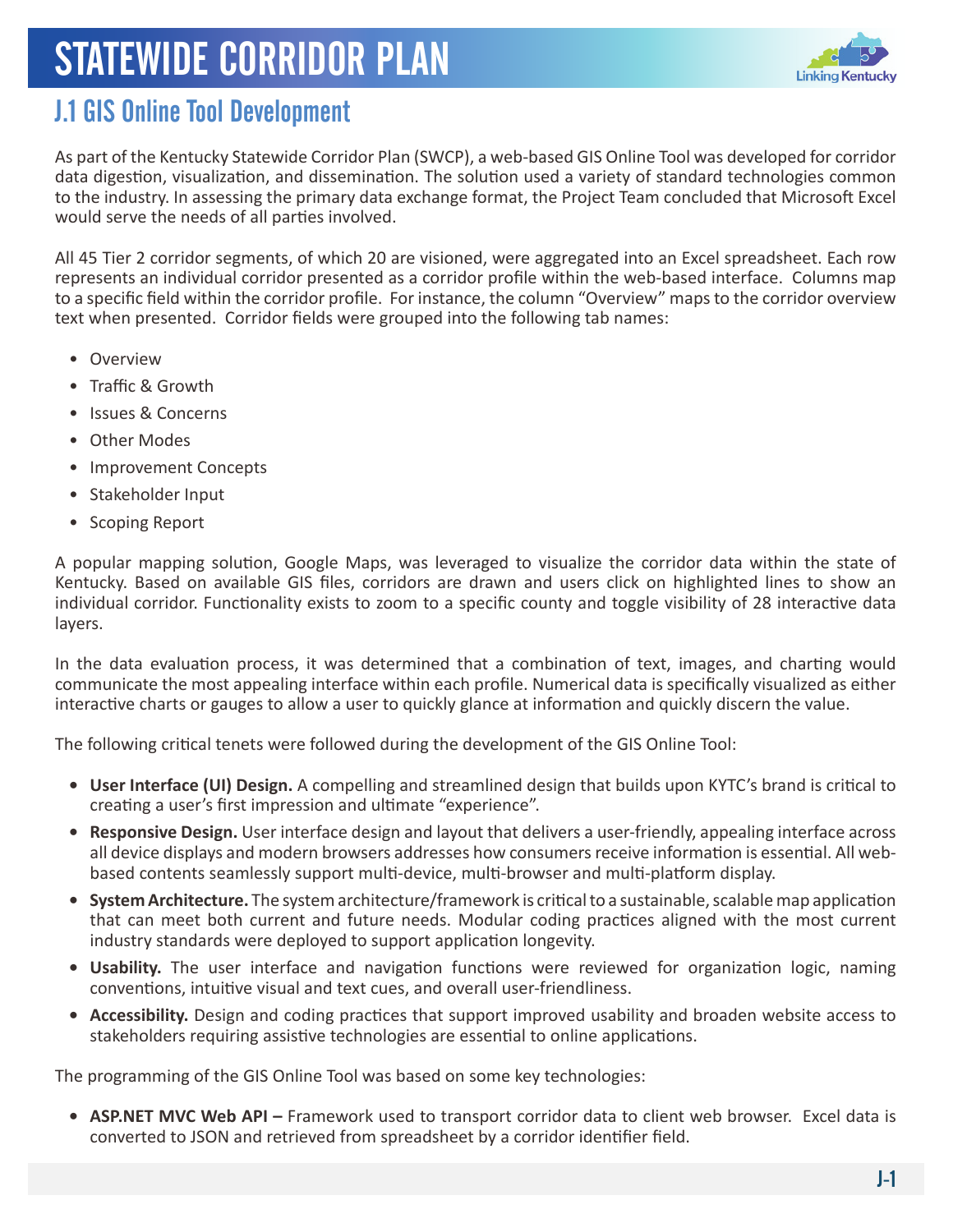## STATEWIDE CORRIDOR PLAN



- **• Google Maps Javascript API** Version 3 of mapping platform was used to display base map and visualize segments.
- **• GeoJSON –** Open standard format storing geometry data which displays natively in Google Maps. Shape files were exported to GeoJSON using standard tools.
- **• Kendo UI** 3rd party component library used for data visualization and Model View ViewModel (MVVM).
- **• AMCharts** 3rd party charting software used in many of the data visualizations.

### J.2 GIS ONLINE TOOL TRANSFER

This section outlines the website setup for the SWCP GIS Online Tool to facilitate transferring the tool to KYTC.

#### J.2.1 ASSUMPTIONS

- IIS 7.x is available in hosting environment.
- Asp.Net 4.5 is available and configured correctly.
- Tool will be installed as a standalone website. If installed as application, additional steps will be required to configure data API.
	- o /default.aspx Line 1115. Update apiRoot path
	- o Inherited web.config settings may need to be removed

#### J.2.2 INSTALLATION STEPS

- 1. Extract the delivered file archive.
- 2. Create a new directory on web server to host application files (e.g., e:\inetpub\sites\swcp.transportation.ky.gov\wwwroot\).
- 3. Copy files from Website\ to this directory.
- 4. Create a new website in IIS with settings similar to the figure below.

| Site name:                                                                                        | Application pool:          |
|---------------------------------------------------------------------------------------------------|----------------------------|
| swcp.transportation.ky.gov                                                                        | swcp.transportation.ky.gov |
| <b>Content Directory</b><br>Physical path:<br>e:\inetpub\sites\swcp.transportation.ky.gov\wwwroot |                            |
| <br>Pass-through authentication<br>Connect as<br>Test Settings                                    |                            |
| <b>Binding</b>                                                                                    |                            |
| IP address:<br>Type:                                                                              | Port:                      |
| All Unassigned<br>http<br>$\checkmark$                                                            | 80                         |
| Host name:<br>Example: www.contoso.com or marketing.contoso.com                                   |                            |

 *Note: Update bindings accordingly.*